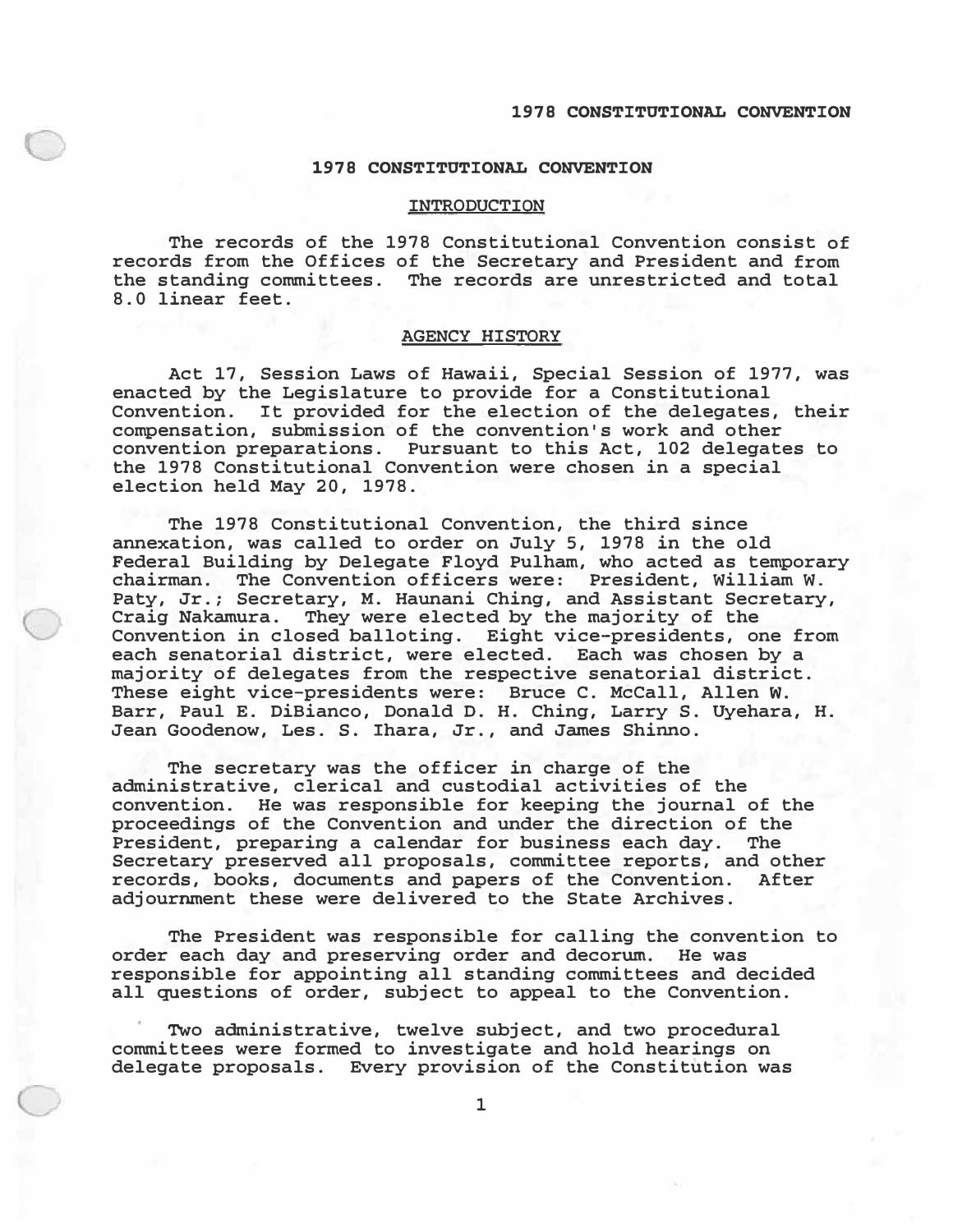0

 $\bigcirc$ 

**addressed by at least one subject committee on referral by the president and by both procedural committees. The two administrative committees were 1) Budget, Accounts, and Printing and 2) Rules and the two procedural committees were 1) Revision, Amendment and Other Provisions and 2) Style. The twelve subject committees were: 1) Bill of Rights, Suffrage and Elections; 2) Environment, Agriculture, Conservation and Land; 3) Education; 4) Ethics; 5) Executive; 6) Hawaiian Affairs; 7) Judiciary; 8) Legislature; 9) Local Government; 10) Public Health and Welfare, Labor and Industry; 11) Submission and Information; and 12) Taxation.** 

**Each Constitutional Convention delegate could introduce proposals to amend the constitution in open session of the Convention. The Convention President referred each delegate proposal to the appropriate standing committee which studied the proposals, received expert testimony and held public hearings.** 

The committee then voted on each delegate proposal referred<br>to it. Those which passed by majority vote were combined or **to it. Those which passed by majority vote were combined or sequenced as appropriate into committee proposals which were returned to the Convention accompanied by committee reports which**  summarized committee findings, opinions and intent. **committee reports passed first reading in the Convention by title and were referred to the Committee of the Whole, composed of the entire Convention acting as a large committee, for further debate. Following this debate, and amendment if any, the Committee of the Whole voted on the proposal. If it passed the Committee of the Whole, it was reported out, accompanied by a report based upon the committee debate, which set forth findings, opinions and intent. The Convention then voted on the proposal. Proposals that achieved a majority in favor were deemed to have passed second reading and were referred to the Committee on Style which would review the proposal to ensure correct and consistent grammar, making any necessary amendments before returning it to the Convention for passage on third and final reading by a majority affirmative vote. The final form of the proposal lastly went to the Committee on Submission and Information which by resolution recommended the method and manner of presentation to the electorate.** 

**The 1978 Constitutional Convention adjourned on December 2,**  1978 after 64 days of deliberation. **recommended by the delegates.**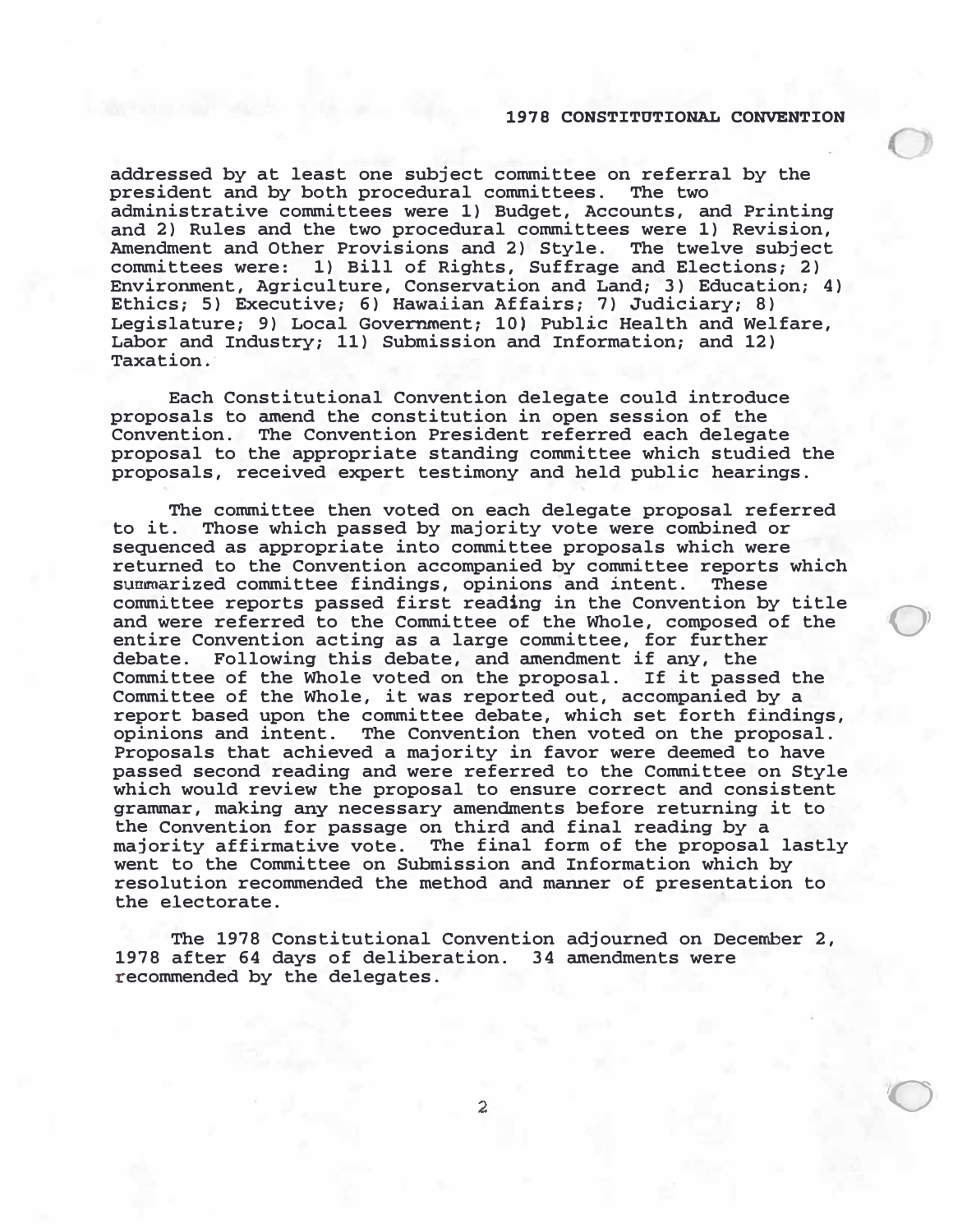# **SCOPE AND CONTENT NOTE**

The records include journals, orders of business, debates in the Committee of the Whole, delegate and committee proposals, committee reports, communications, roll call, and convention memoranda from the Office of the Secretary; pre-convention caucus minutes, correspondence and memoranda from the Office of the President; and minutes, agendas, testimonies, correspondence, and memoranda from the Standing Committees.

## **SEE ALSO:**

0

0

0

Finding Aids:

Government Records Inventories Constitutional Convention 1950 1968 Constitutional Convention

# Government Publications:

Proceedings of the Constitutional Convention of Hawaii of 1978, Volume I, Journal and Documents & Volume II, Committee of the Whole Debates

Hawaii Constitutional Convention Studies. 1978. Legislative Reference Bureau. 16v arranged by article number

Con Con Summary. Submission and Information Committee, [October 1978]. P0000.1610 & P0000.1611

Do Something Really Important. Advertising Supplement to Sunday Star Bulletin and Advertiser, Oct. 29, 1978. **P0000.1612** & **P0000.1613** 

Amendments to the State Constitution Proposed by the 1978 Constitutional Convention, Nov. 7, 1978. P0000.1614, **P0000.1615, P00001616, P0000.1617, P0000. 1618, P0000. 1619, P00001620** & **P0000.1621** 

Complete Text of Amendments proposed by the Constitutional Convention of 1978. Noy. 1978. P0000.1622, P0000.1623, P0000.1624, P0000.1625, Chinese Translation, P0000.1626 & **P0000.1627** 

English facsimile ballot, Noy. 1978. P0000.1628 & P0000.1629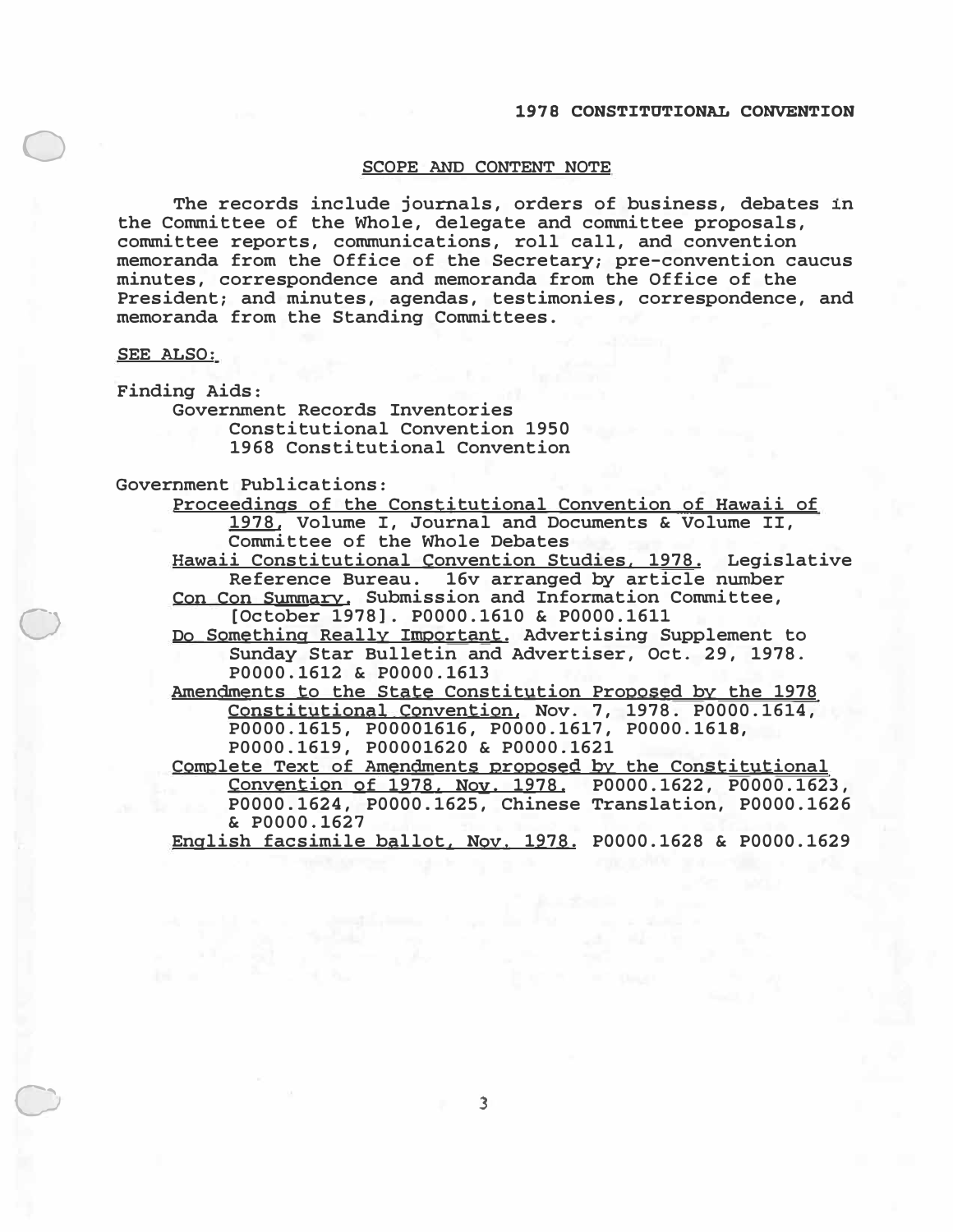0

0

### **SERIES DESCRIPTIONS**

209 CONVENTION JOURNALS. July 5 to December 2, 1978. 4.0 lin. **inches.** 

**Arranged chronologically.** 

**Official record of the proceedings of the Convention. Summary of all business transacted including introduction of proposals by title and name of introducers; proposals acted upon; committee reports submitted and acted upon; roll call votes and communications received. Printed in the Proceedings of the Constitional Convention of Hawaii of 1978, Volume I, Journal and Documents. Also available on 1/4 in. reel to reel audio tapes.** 

**210 ORDERS OF BUSINESS.** July 5 to December 2, 1978. 0.5 lin. **inch.** 

**Arranged chronologically.** 

**Daily agendas specifying the order of consideration of subjects before the Convention on each day.** 

**211 DEBATES :rN THE COMMITTEE OF THE WHOLE. August 14 to September 14, 1978. 6. 0 lin. inches.** 

**Arranged chronologically.** 

**Transcripts of debates on specific articles in the Constitution. Printed in the Proceedings of the Constitutional Convention of Hawaii of 1978, Volume II, Committee of the Whole Debates. Also available on 1/4 in. reel to reel audio tapes (included in Series 209) .** 

# 212 DELEGATE PROPOSALS. July 6 to July 31, 1978. 38.0 lin. **inches.**

**Arranged numerically.** 

**Forms used to introduce ideas or subjects for inclusion into the Constitution. Proposals were introduced by one or more delegates and could relate to a point or section of an article or to the entire Constitution.** 

**213 COMMITTEE PROPOSALS. August 9 to September 7, 1978. 6. 0 lin. inches.** 

**Arranged numerically.** 

**Proposals introduced by a committee in the form of an entire article encompassing subjects under a committee's jurisdiction. Includes drafts of proposals, Committee of the Whole reports, minority reports, and record of votes in the committee.**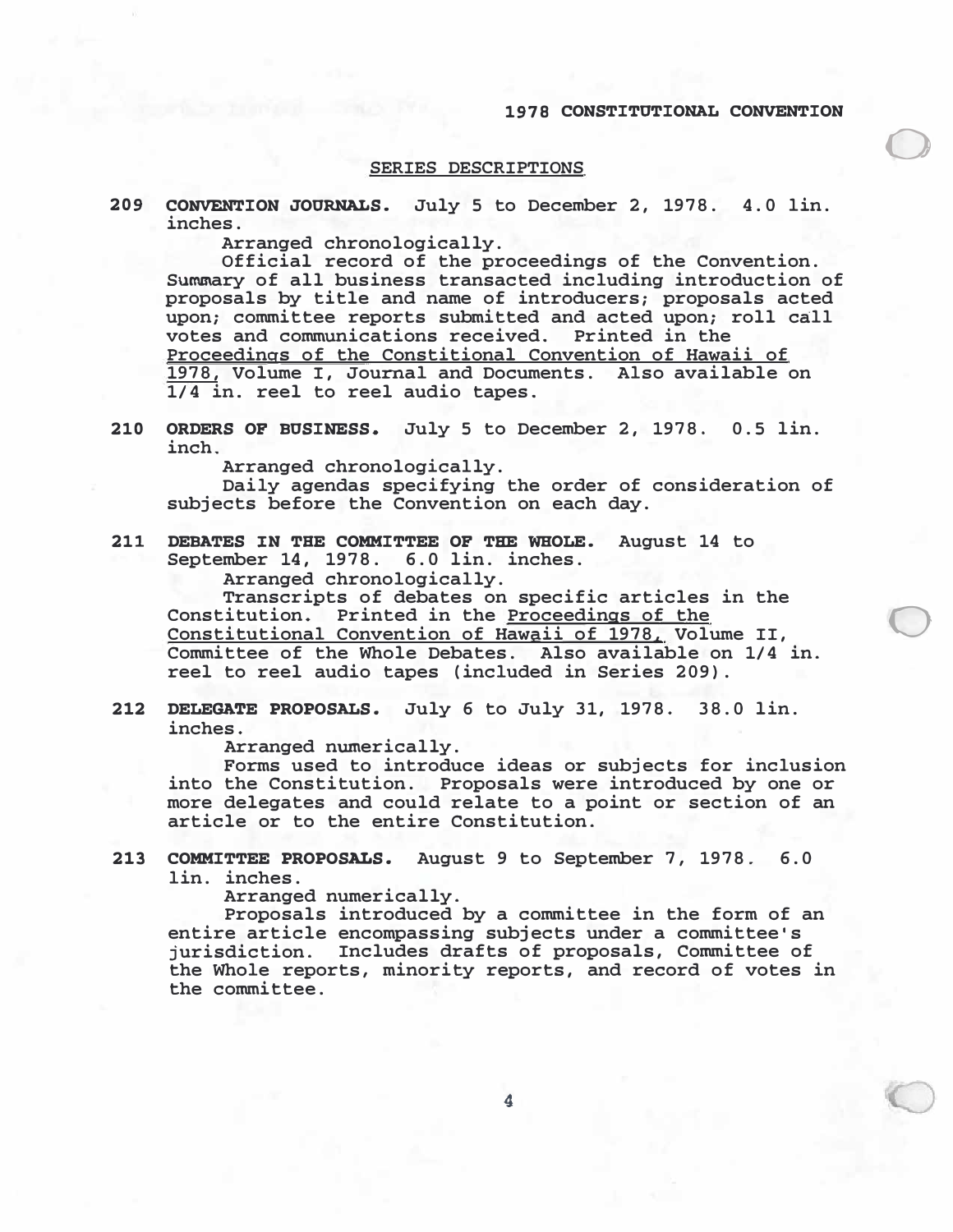**214 RESOLUTIONS. July 5 to September 21, 1978. 2.0 lin. in. Arranged numerically.** 

0

0

<sup>e</sup>

**Informal means of introduction of ideas used primarily to express appreciation to the media, the various government agencies and other deserving organizations or individuals. Adoption of convention rules and listing of committee membership were also done by resolutions. Printed in Proceedings of the Constitutional Convention of Hawaii, Volume I, Journal and Documents.** 

**215 COMMITTEE REPORTS. July 5 to September 21, 1978. 1.6 lin. inches.** 

**Organized in two subseries: 1) Standing Committee Reports (written statements by the committees which set forth the findings, results, and recommendations of matters referred to the committees such as proposals and resolutions) and 2) Special Committee Reports (reports from the Credentials Committee regarding examination of certificates of election and qualifications of delegates and a report from the Ad Hoc Committee on Ethics recommending adoption of a code of ethics for Constitutional Convention delegates).** 

Printed in **Proceedings of the Constitutional Convention of Hawaii of 1978. Volume I, Journal and Documents.** [KFH 4ol. A2 1978] Subseries are arranged numerically.

**216 COMMUNICATIONS. July 3 to September 20, 1978. 0.4 lin. inch.** 

**Organized in four subseries: 1) Governor's Messages (includes welcome address by Governor George R. Ariyoshi to the opening session of the Convention, authorization for signing of vouchers, and a letter from Governor Ariyoshi to William Paty, Jr., President of the Constitutional Convention, approving the Hawaii Public Broadcasting Authority's request for funds), 2) Departmental Communications, (letters from Lieutenant Governor regarding deadline for submission of amendments to the State Constitution proposed by the Constitutional Convention and opinion regarding legality of ballot and voter tabulation), 3) Miscellaneous Communications, (letter of congratulations from U.S. Senator Spark Matsunaga and clarification by Chief Attorney of the Constitutional Convention regarding discretionary power of the President to adjust budget), and 4) Petitions {petitions regarding meeting of only selected delegates, president and member of the convention legal staff and petitions regarding initiative, referendum and recall signed by over 38, 000 citizens).** 

**Each subseries is arranged numerically.** 

• 5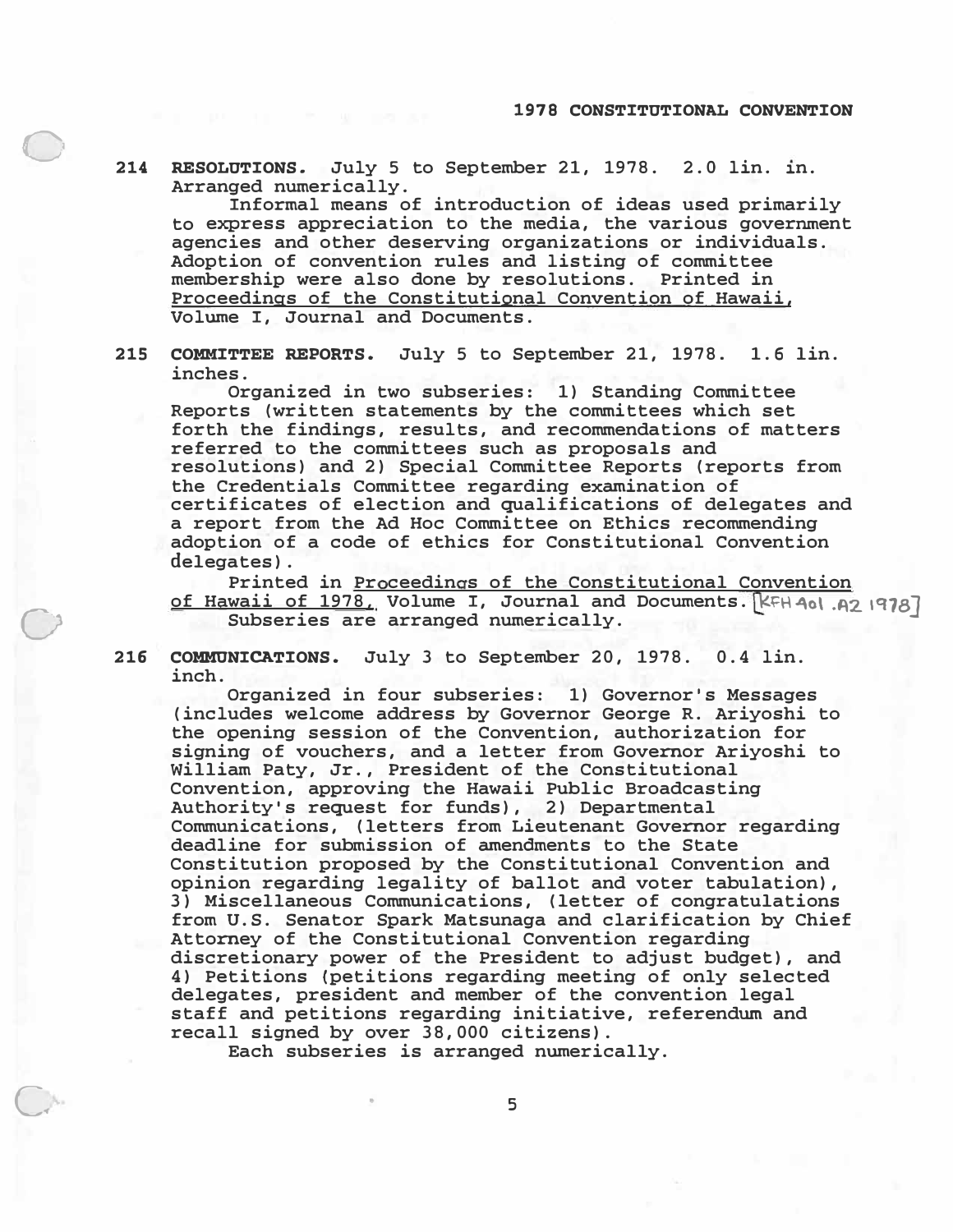- **217 ROLL CALL. July 5 to December 2, 1978. 0. 25 lin. inch. Arranged chronologically. Delegates• attendance sheets.**
- 218 CONVENTION MEMORANDA. July 6 to August 16, 1978. 0.1 lin. **inch.**

**Arranged chronologically.** 

**Originated by secretary, committee chairmen and delegates. Contains information regarding procedures, schedules, etc.** 

**219 RECORDS OF THE OFFICE OF THE PRESIDENT. June 2 to December 27, 1978. 0. 3 lin. inch.** 

**Organized in three subseries: 1) Pre-convention Caucus Minutes (discusses temporary rules of the Constitutional Convention, budget, and electional** Convention, budget, and election of

**temporary secretary and assistant secretary), 2) Correspondence (letters between The President of the Sovernor**<br> **Constitutional Convention and the Governor** Constitutional Convention and the **regarding expenses), and 3) Memoranda (includes instructions from the President to committee chairmen and information and deadlines to delegates).** 

**Subseries are arranged chronologically.** 

**220 RECORDS OF THE STANDING COMMITTEES. 33. 1 lin. inches. February 3 to September 17, 1978.** 

**Organized by standing committees into sixteen subseries: 1) Budget, Accounts & Printing (includes expenses of the convention), 2) Bill of Rights, Suffrage & Elections (includes records of votes dealing with such rights as privacy, freedom of speech, and grand jury**  counsel), 3) Education (includes "Report of the Faculty **Commission on Constitutional Alternatives to the U.H. 11), 4) Environment, Agriculture, Conservation and Land, 5) Ethics, 6) Executive, 7) Hawaiian Affairs, 8) Judiciary (includes "Hawaii Appelate Report), 9) Legislature, 10) Local Government, 11) Public Health & Welfare; Labor & Industry, 12) Revision, Amendment & Other Provisions, 13} Rules, 14) Style, 15) Submission & Information, and 16) Taxation.** 

**Arranged by subject, thereunder chronologically. Consists of agendas, minutes and testimonies and sometimes include memoranda, correspondence, reports, and briefings.** 

**6**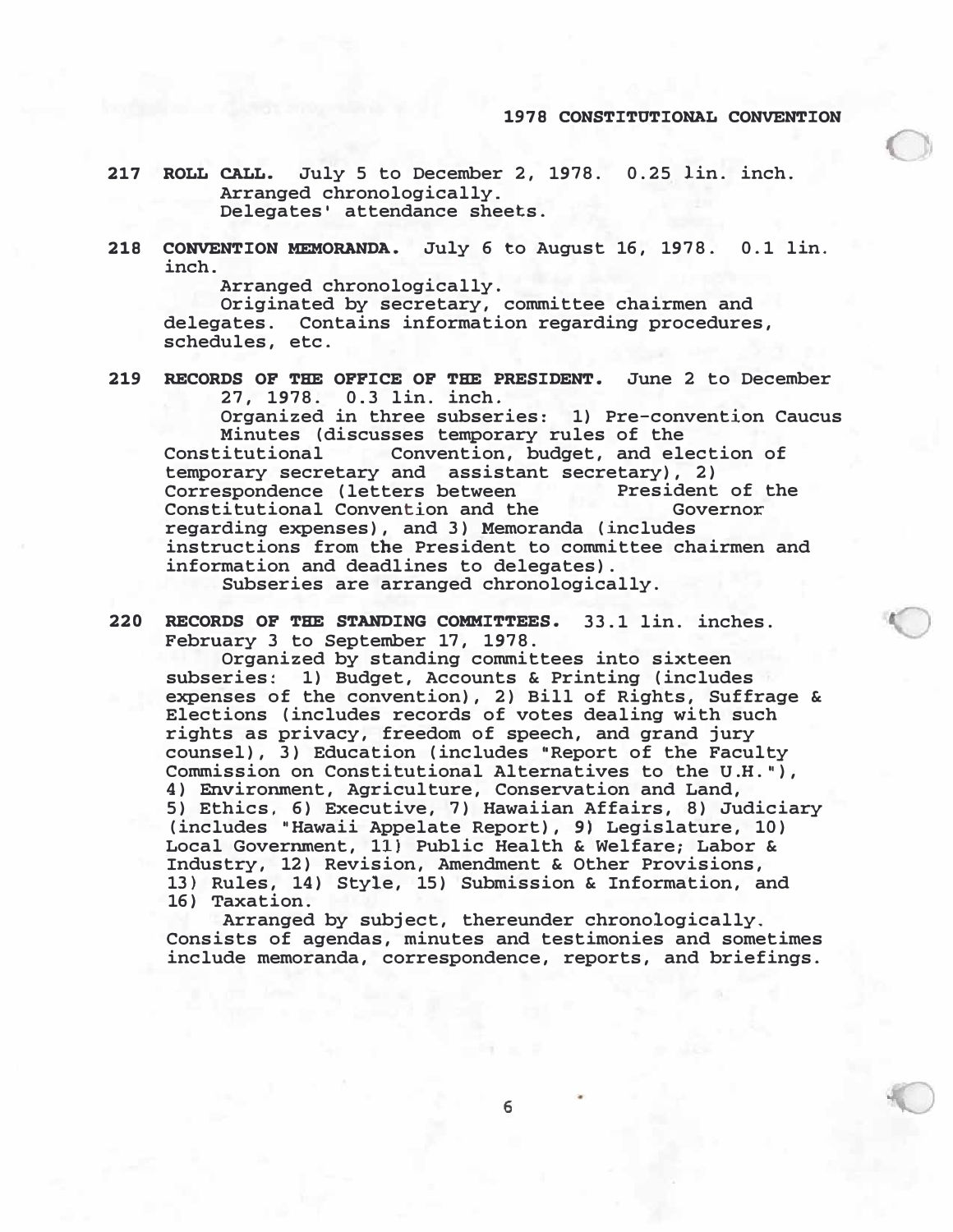### **CONTAINER LIST**

**Box No. Contents** 

0

0

- **209-1 290-la CONVENTION JOURNALS July 5 to December 2, 1978 Audio Tapes Sessions 3-44**
- **209-lb Sessions 45-54**
- 209-lc **Sessions 55-65**
- **210-1 ORDERS OF BUS:INESS July 5 to December 2, 1978**

**211-1 DEBATES IN THE COMMITTEE OF THE WHOLE** 

**August 14: Code of Ethics, Article XIV August 16: State Boundaries, Capital, Flag & Motto, Article XV .\_** 

**August 17: Executive, Articles V, XVIII** 

**August 18: Preamble, Gen. & Misc. Provisions, Revisions & Amendments, Articles XVI & XVII** 

**August 21: Public Health & Welfare; Labor and Industry, Articles IX & XIII** 

**August 23: Education, Article X** 

**August 24: Education, Article X** 

- **August 25: Local Govermnent, Articles VIII, Article**  "' **XVIII**
- **August 28: Legislature, Reapportionment, Articles III, IV, XVIII**
- **August 29: Legislature, Reapportionroent, Articles III, IV, XVIII**
- **August 30: Executive, Article V**

**August 30: Judiciary, Article VI** 

**August 31: Judiciary, Article VI** 

**September 2: Hawaiian Affairs, Article XII** 

**September 2: Hawaiian Affairs, Articles X, XII, XV, XVI September 2: Hawaiian Affairs, Articles XI, XII, XVI, XVIII** 

**September 6: Taxation & Finance, Article VII** 

**September 7: Taxation & Finance, Article VII** 

**September 8: Bill of Rights, Article I** 

**September 9: Bill of Rights, Article I** 

**September 11: Suffrage & Elections, Article II ·** 

September 12: Style, Committee Proposal 18

**September 12: Suffrage & Elections, Article II** 

**September 14: Conservation, Control & Development of Resources, Article XI** 

**[Audio Tapes: see Boxes 209-la through 209-lc]**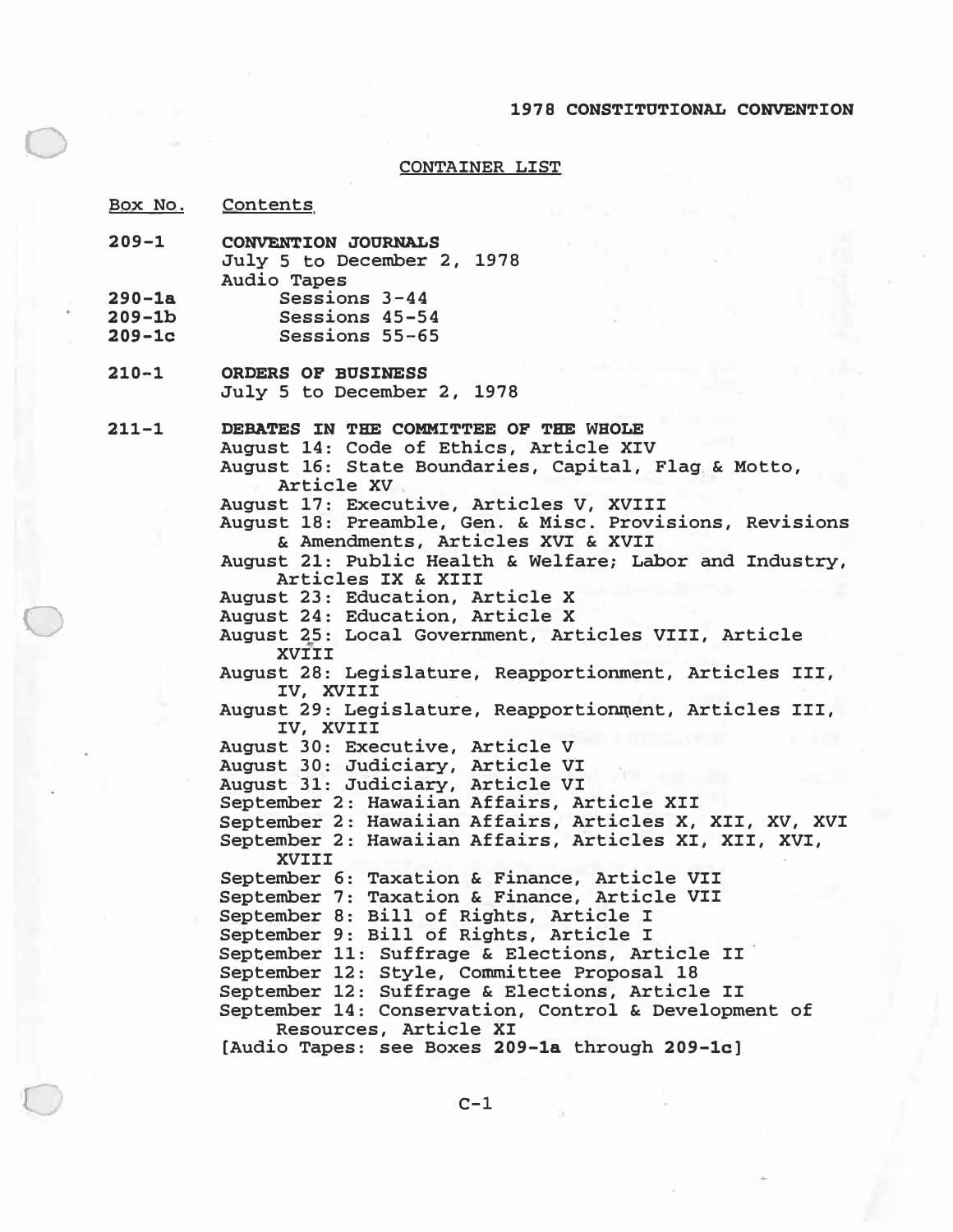a

o,

Box No. Contents

**DELEGATE PROPOSALS** 

- **212-1**  Nos. 1-155
- **212-2**  Nos. 156-304
- **212-3**  Nos. 305-451
- **212-4**  Nos. 452-604
- **212-5**  Nos. 605-760
- **212-6**  Nos. 761-835
- **213-1 COMMITTEE PROPOSALS**  Nos. 1-18
- **214-1 RESOLUTIONS** Nos. 1-53

#### **215-1 COMMITTEE REPORTS**

Standing Committee Reports Nos. 1-107 Standing Committee Report No. 104, Exhibit A Standing Committee Report No. 104, Exhibit B Special Committee Reports Nos. 1-2

- **.216-1 COMMONXCATIONS**  Governor's Messages Nos. 1-3 Departmental Communications Nos. 1-3 Miscellaneous Communications Nos. 1-2 Petitions Nos. 1-3
- **217-1 ROLL CALL**
- **218-1 CONVEN'l'ION MEMORANDA**
- **219-1**  RECORDS OF THE OFFICE OF THE PRESIDENT Pre-Convention Caucus Minutes: June 16 to June 21, 1978 Correspondence: June 2 to December 27, 1978 Memoranda: June 27 to September 7, 1978

# **220-1**  RECORDS OF THE STANDING COMMITTEES BUDGET, ACCOUNTS & PRINTING Agendas & Minutes: July 11, 17 & 28, 1978 Correspondence: February 3 to July 2, 1978 BILL OF RIGHTS, SUFFRAGE & ELECTIONS Agendas Minutes: July 11 to August 14, 1978 Testimonies Bill of Rights Campaign Spending Capital Punishment Criminal Proceedings

 $C-2$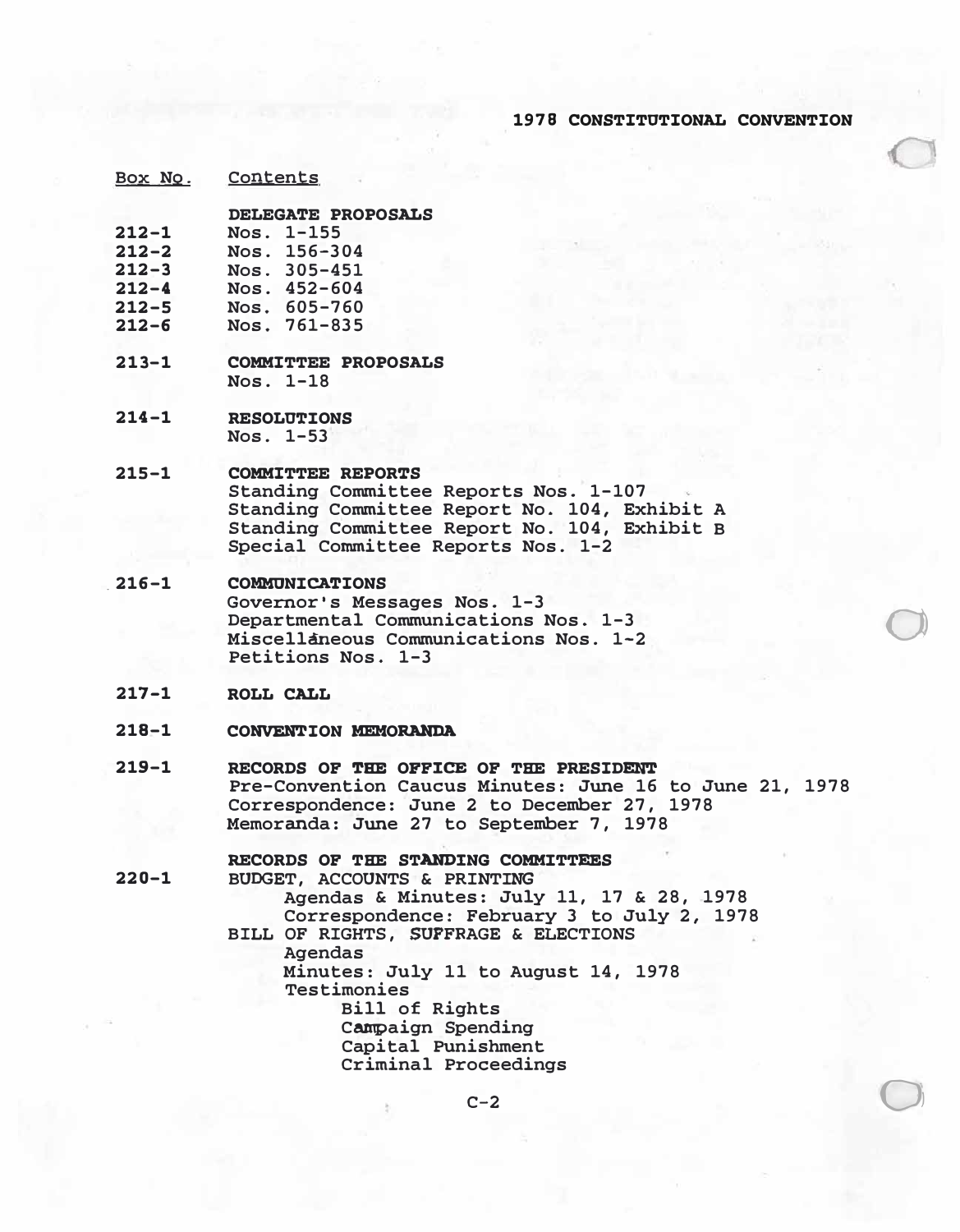|           | Box No. Contents                                                                                                                                                                |
|-----------|---------------------------------------------------------------------------------------------------------------------------------------------------------------------------------|
| $220 - 1$ | RECORDS OF THE STANDING COMMITTEES (Continued)<br>BILL OF RIGHTS, SUFFRAGE & ELECTIONS (Continued)<br>Testimonies (Continued)<br>Elections & Suffrage<br>Equal Rights Amendment |
|           | Freedom of the Press<br>Grand Jury<br>Initiative, Referendum & Recall<br>Sexual Orientation<br>Memos<br>Record of Votes                                                         |
| $220 - 2$ | <b>EDUCATION</b>                                                                                                                                                                |
|           | <b>Agendas</b><br>Minutes                                                                                                                                                       |
|           | Testimonies: July 21 to August 9, 1978                                                                                                                                          |
|           | Correspondence                                                                                                                                                                  |
|           | "Report of the Faculty Commission on                                                                                                                                            |
|           | Constitutional Alternatives for the UH"                                                                                                                                         |
|           | Miscellaneous                                                                                                                                                                   |
|           | ENVIRONMENT, AGRICULTURE, CONSERVATION & LAND<br>Agendas                                                                                                                        |
|           | Minutes: July 12 & 17, 1978                                                                                                                                                     |
|           | Testimonies: August 2 to August 16, 1978<br>Information                                                                                                                         |
|           | <b>ETHICS</b>                                                                                                                                                                   |
|           | Agendas: July 19 to August 16, 1978                                                                                                                                             |
|           | Testimonies: July 28 to August 16, 1978                                                                                                                                         |
|           | <b>EXECUTIVE</b>                                                                                                                                                                |
|           | <b>Agendas</b>                                                                                                                                                                  |
|           | Minutes: July 14 to August 23, 1978                                                                                                                                             |
|           | Testimonies: July 21 to August 4, 1978                                                                                                                                          |
|           | <b>HAWAIIAN AFFAIRS</b>                                                                                                                                                         |
|           | Agendas                                                                                                                                                                         |
|           | Minutes: July 18 & August 17, 1978                                                                                                                                              |
| $220 - 3$ | Testimonies: August 9, 1978<br><b>JUDICIARY</b>                                                                                                                                 |
|           | <b>Agendas</b>                                                                                                                                                                  |
|           | Minutes: August 8 to August 22, 1978                                                                                                                                            |
|           | Testimonies: July 20, 1978 to August 8, 1978                                                                                                                                    |
|           | "Hawaii Appellate Report" dated September, 1977<br><b>LEGISLATURE</b>                                                                                                           |
|           | <b>Agendas</b>                                                                                                                                                                  |
|           | Minutes: August 17 to 19, 1978                                                                                                                                                  |
|           | Testimonies: July 24 to August 14, 1978                                                                                                                                         |
|           | Miscellaneous                                                                                                                                                                   |
|           |                                                                                                                                                                                 |

c�

 $\boldsymbol{\theta}$